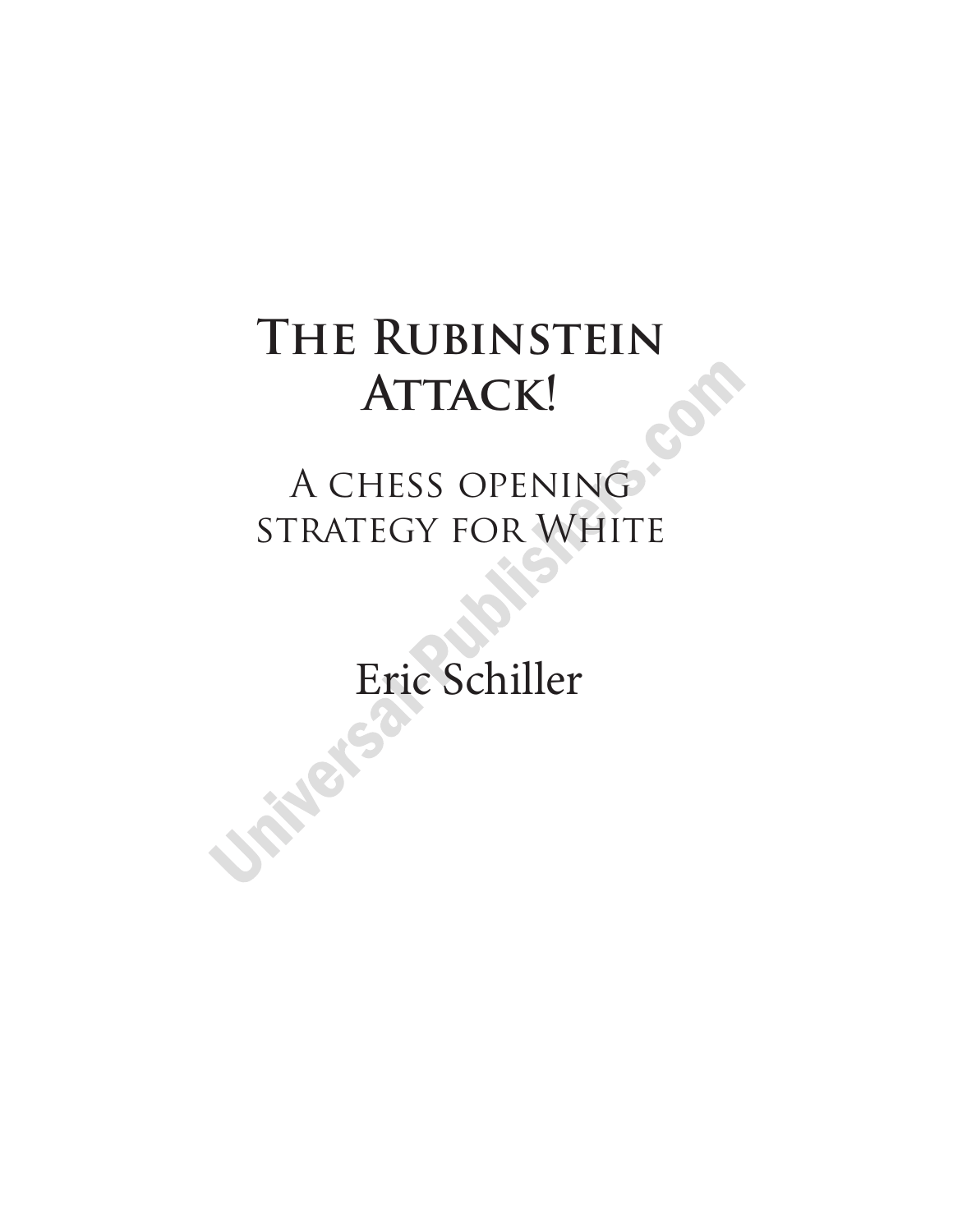*The Rubinstein Attack: A Chess Opening Strategy for White* 

Copyright © 2005 Eric Schiller All rights reserved.

> BrownWalker Press Boca Raton , Florida USA • 2005

ISBN: 1-58112-454-6

BrownWalker.com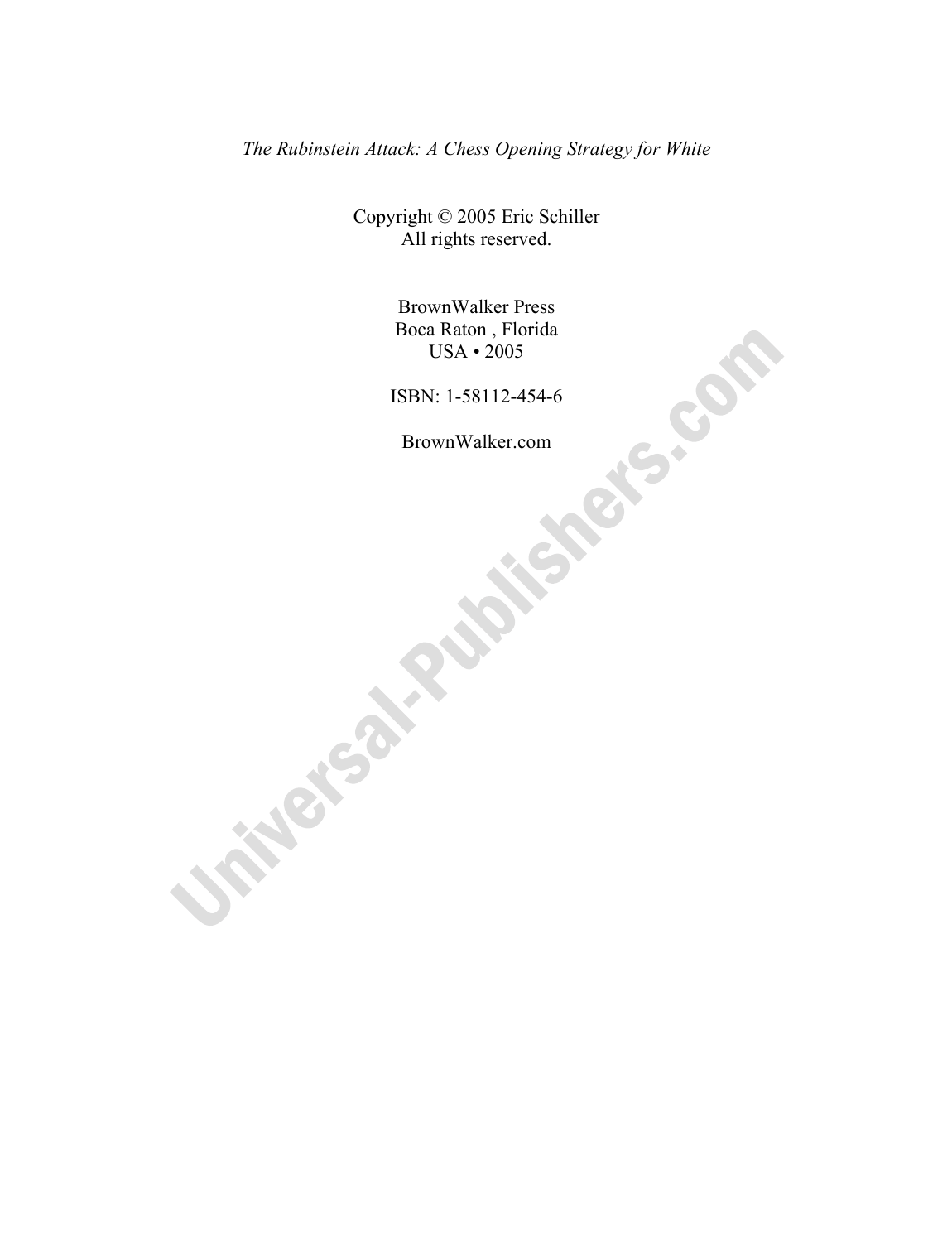If you are looking for an effective chess opening strategy to use as White, this book will provide you with everything you need to use the Rubinstein Attack to set up aggressive attacking formations. Building on ideas developed by the great Akiba Rubinstein, this book offers an opening system for White against most Black defensive formations.

The Rubinstein Attack is essentially an opening of ideas rather than memorized variations. Move order is rarely critical, the flow of the game will usually be the same regardless of initial move order. As you play through the games in this book you will see each of White's major strategies put to use against a variety of defensive formations.

As you play through the games in this book, pay close attention to the means White uses to carry out the attack. You'll see the same patterns repeated over and over again, and you can use these stragies to break down you opponent's defenses. The basic theme of each game is indicated in the title in the game header.

The Rubinstein is a highly effective opening against most defenses to 1.d4, but it is not particularly effective against the King's Indian or Gruenfeld formations. To handle those openings, you'll need to play c4 and enter some of the main lines, though you can choose solid formations with a pawn at d3. Against those openings, place your bishop at e2 and castle quickly. These are not the sharpest variations of the King's Indian and Gruenfeld, but they are reliable and your position will not suffer from any weaknesses which can be exploited by your opponent.

Your main weapons in the Rubinstein Attack are a strong bishop at d3, aiming at Black's vulnerable h7-square, and strong knights, one of which usually finds its way to e5. Your other bishop goes to b2, where it can later help in the kingside attack and until then will provide support at d4 and e5. This bishop can become a direct participant in the attack if the pawn at d4 can be gotten out of the way, usually by capturing a Black pawn at c5. Play along the c-file can be organized by playing Rc1 and c4, later capturing Black's pawn at d5, opening up the c-file.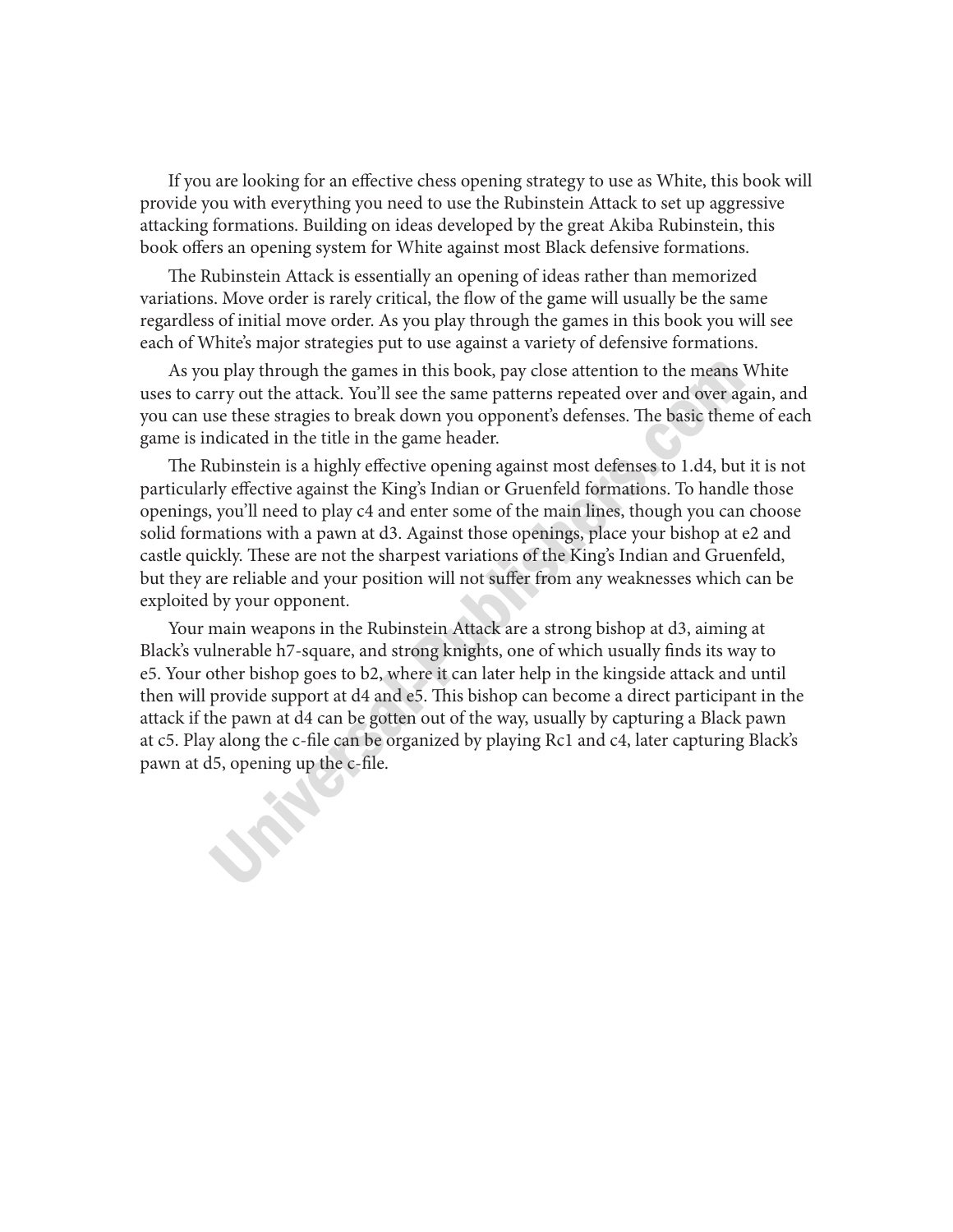#### **Acknowledgements**

Thanks to the following members of Chessgames.com, who helped proofread the manuscript:

Galen Murray Kyle Sillin Craig Sadleer Currt Sadfler Rick Walsh

Produced in August, 2005 by Chessworks Unlimited using Chess Assistant and Adobe InDesign.

Typeset using

#### **Copperplate Gothic Century Gothic**

 Adobe Caslon Pro Adobe Trajan Pro Alpine Zurich Diagram

The author can be contracted at eric@ericschiller.com. His website is www.ericschiller.com.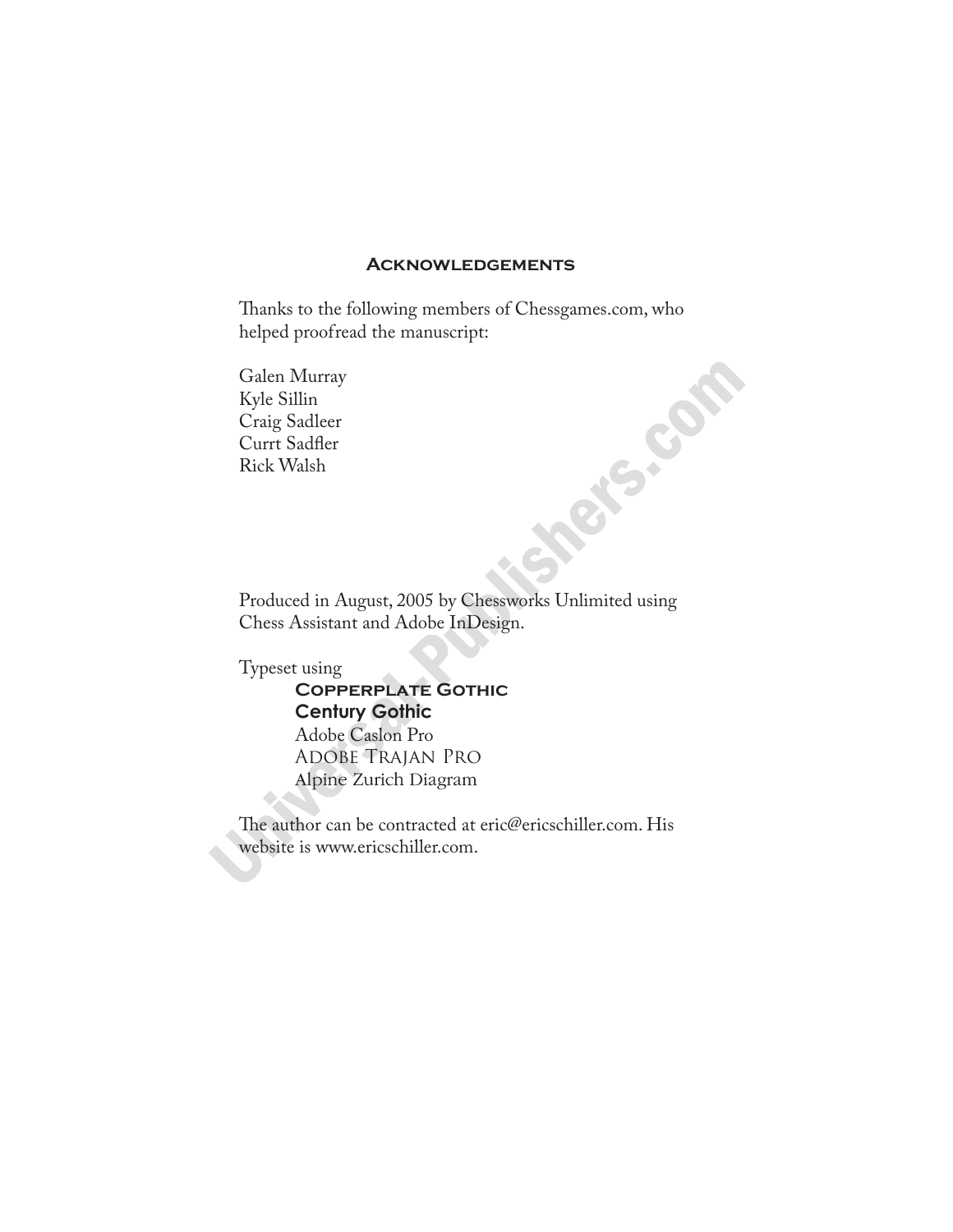#### **CONTENTS**

| <b>OVERVIEW</b>                    |     |
|------------------------------------|-----|
| <b>WHAT THE AUTHORITIES SAY</b>    | 15  |
| <b>CLASSICAL VARIATION</b>         | 22  |
| <b>BOGOLJUBOW VARIATION</b>        | 63  |
| <b>QUEEN CHECK VARIATION</b>       | 149 |
| <b>DOUBLE FIANCHETTO VARIATION</b> | 156 |
| <b>QUEEN'S INDIAN FORMATION</b>    | 162 |
| <b>QGD FORMATION</b>               | 204 |
| <b>IRREGULAR DEFENSE</b>           | 216 |
| <b>LENINGRAD DUTCH FORMATION</b>   | 218 |
| <b>INDEX OF GAMES</b>              | 223 |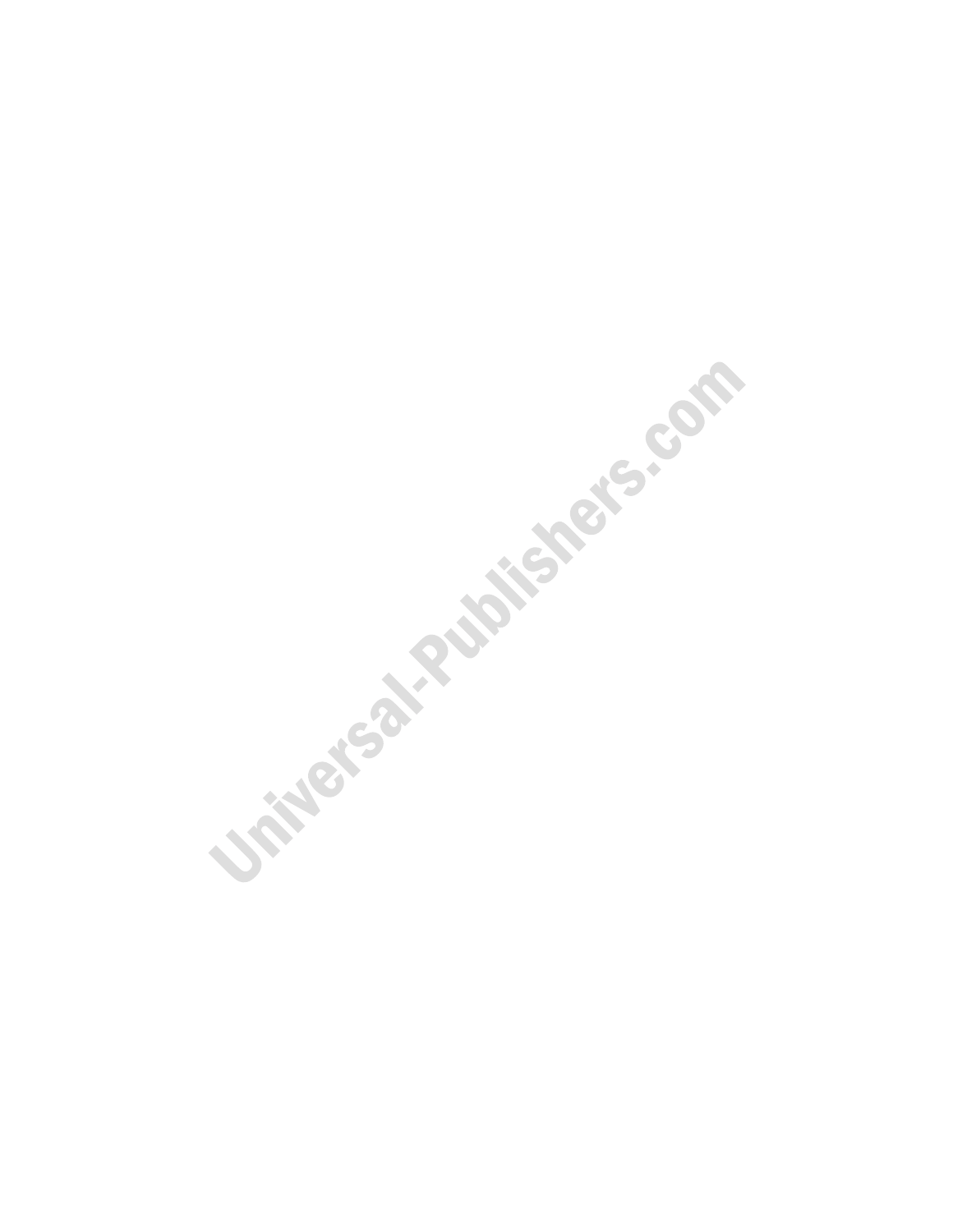#### **Overview**

The Rubinstein Attack is a basic formation for White, with kingside castling, a bishop at d3, queenside fianchetto and usually knights at f3 and d2. It is known by many names, including: Colle with b3, Modern Colle, Yusupov-Rubinstein Variation, Rubinstein Opening, Zukertort-Yusupov Opening, Zukertort-Rubinstein Opening, etc. Rubinstein was clearly the most significant proponent of the opening, and we honor his contributions by adopting the names Rubinstein Opening and Rubinstein Attack.

White has several strategies from the basic formation. A stonewall attack with Ne5 and f4 is the most common, but there are alternative strategies involving c2-c4 or e3-e4, which can also be quite useful.

Black, on the other hand, has a big menu of defenses to choose from. Black will, in almost all cases, place a knight at f6, a pawn at e6, and castle on the kingside. It is the position of the other knight, the bishops, and the c-pawn that define Black's formation.

A "Classical" position has the bishop at e7, while a "Bogoljubow" position has the bishop at d6. A queenside fianchetto by Black is a "Tartakower" line. When the knight goes to d7, instead of c6 after the advance of the pawn to c5, then we have a "Modern" line, if Black fianchettoes at b7, or a "QGD" (Queen's Gambit Declined) line otherwise. Black can mix and match these ideas.

Let's take a look at some of the most common defensive formations.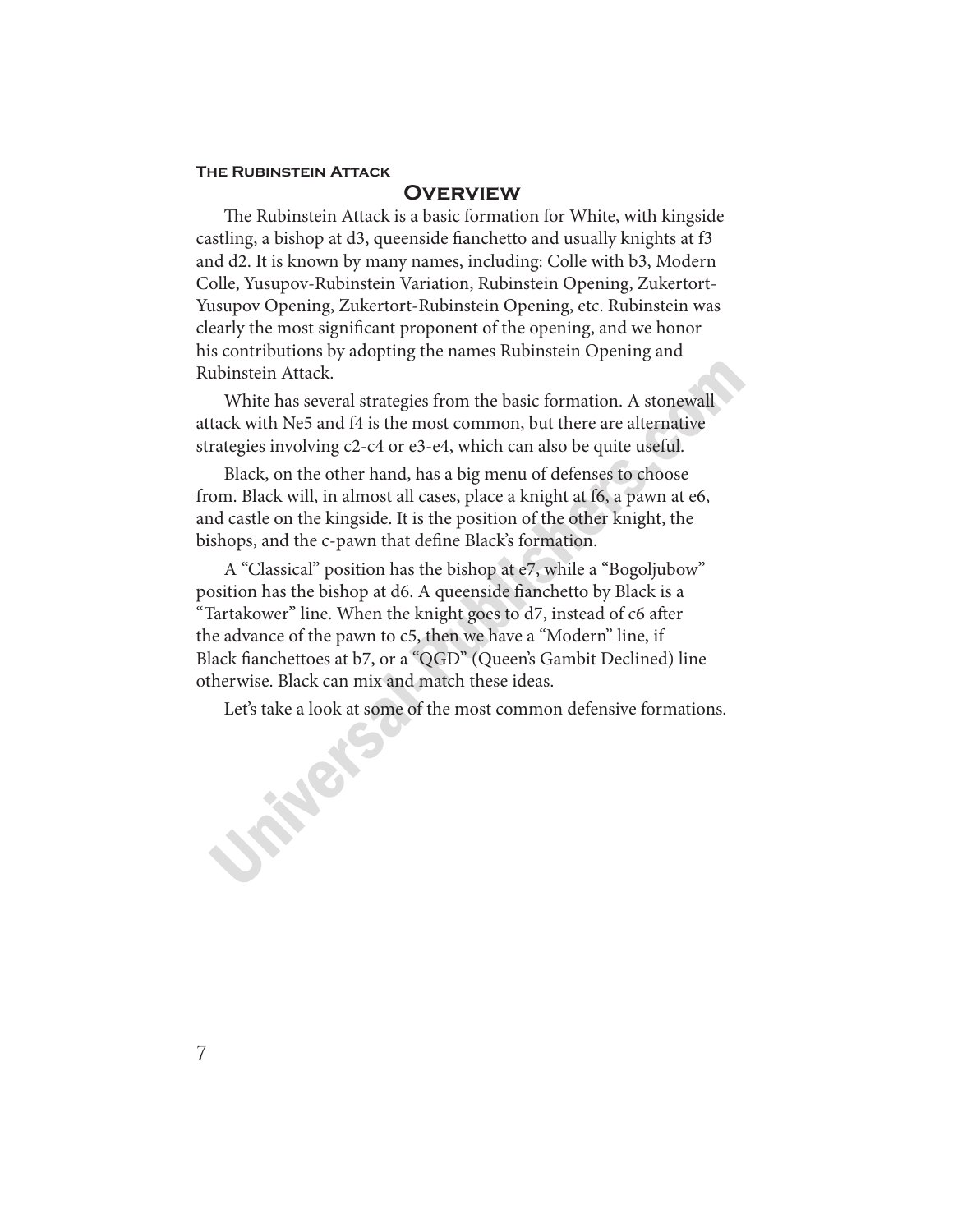

BOGOLJUBOW DEFENSE, CLOSED VARIATION

This is Black's most popular choice. The bishop at d6 can support a fierce battle over control of e5. White usually manages to keep control, and that is a good thing, because if Black ever advances the pawn safely from e6 to e5, there is no chance for White to maintain any sort of advantage.

White will target the kingside, as usual. The knight at f3 will go to e5, and will be supported by a pawn at f4 or knight at f3, or both. Alternatively, White can choose to open a second front on the c-file, advancing the pawn to c4, and place a rook at c1. Then play on either or both wings is possible. Central play, aiming for e4, is yet another option.

If Black does not capture at d4, eventually White can capture at c5 to open up the long diagonal for the bishop at b2.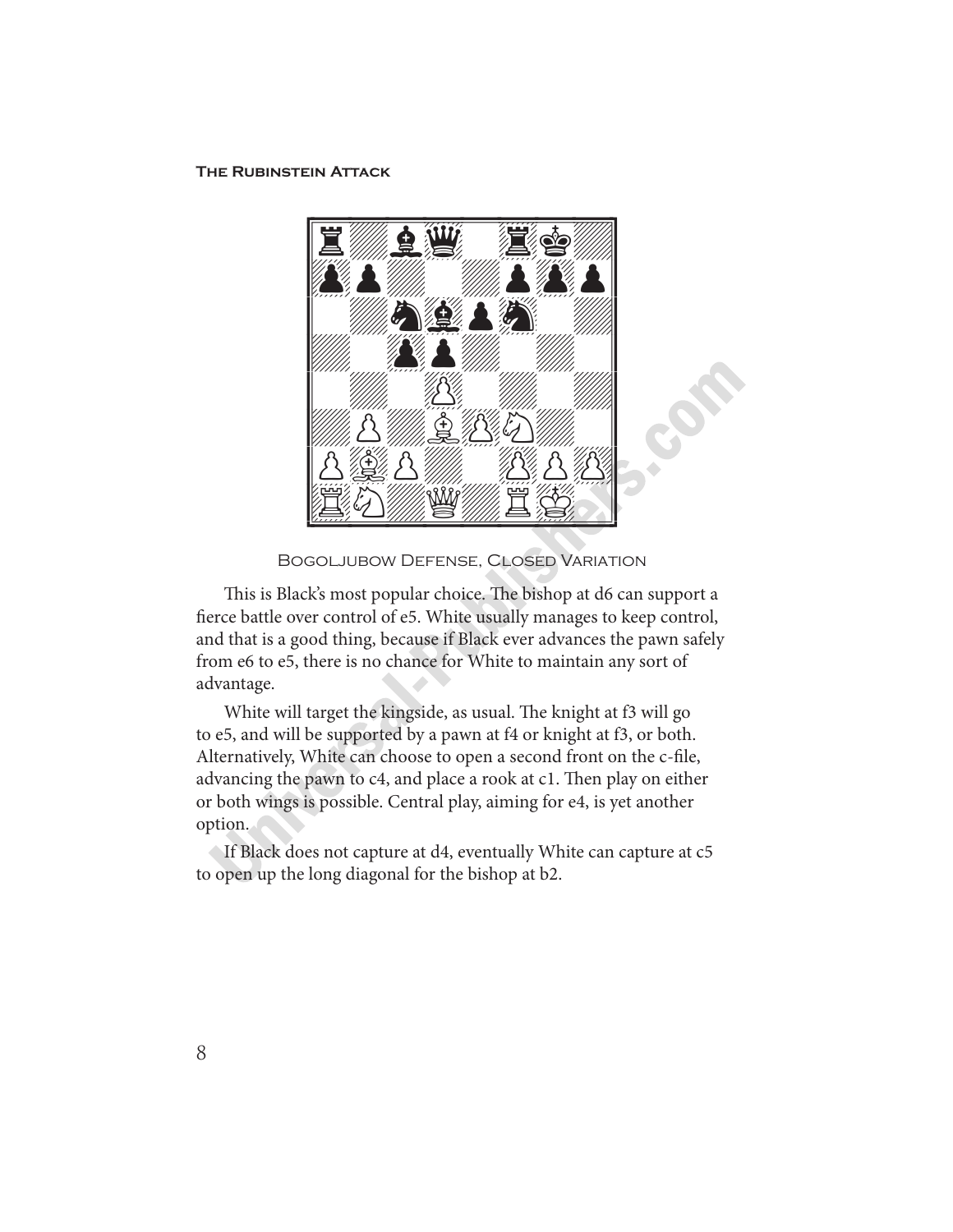#### **Overview**



BOGOLJUBOW DEFENSE, OPEN VARIATION

In the "open" lines, Black exchanges the c-pawn for White's pawn at d4 early in the game. After White recaptures with the pawn at e3, it seems that the bishop at b2 will not be useful. However, there are a variety of ways of "waking up" that bishop, as you'll see in the games section. In fact, Black often plays ... Qe7 and ... Ba3 to get the bishops off the board. More promising for Black is the potential attack along the c-file, and tricks involving …Nb4. Overall, however, White's kingside attack in these lines is promising.

The stonewall attack can be used after Ne5 and f4. Another plan is a combination of Ne5 and Nd2-f3-g5, aiming at both h7 and f7. It isn't necessary to set up a stonewall to attack. A queen lift Qf3-h3 can be used instead.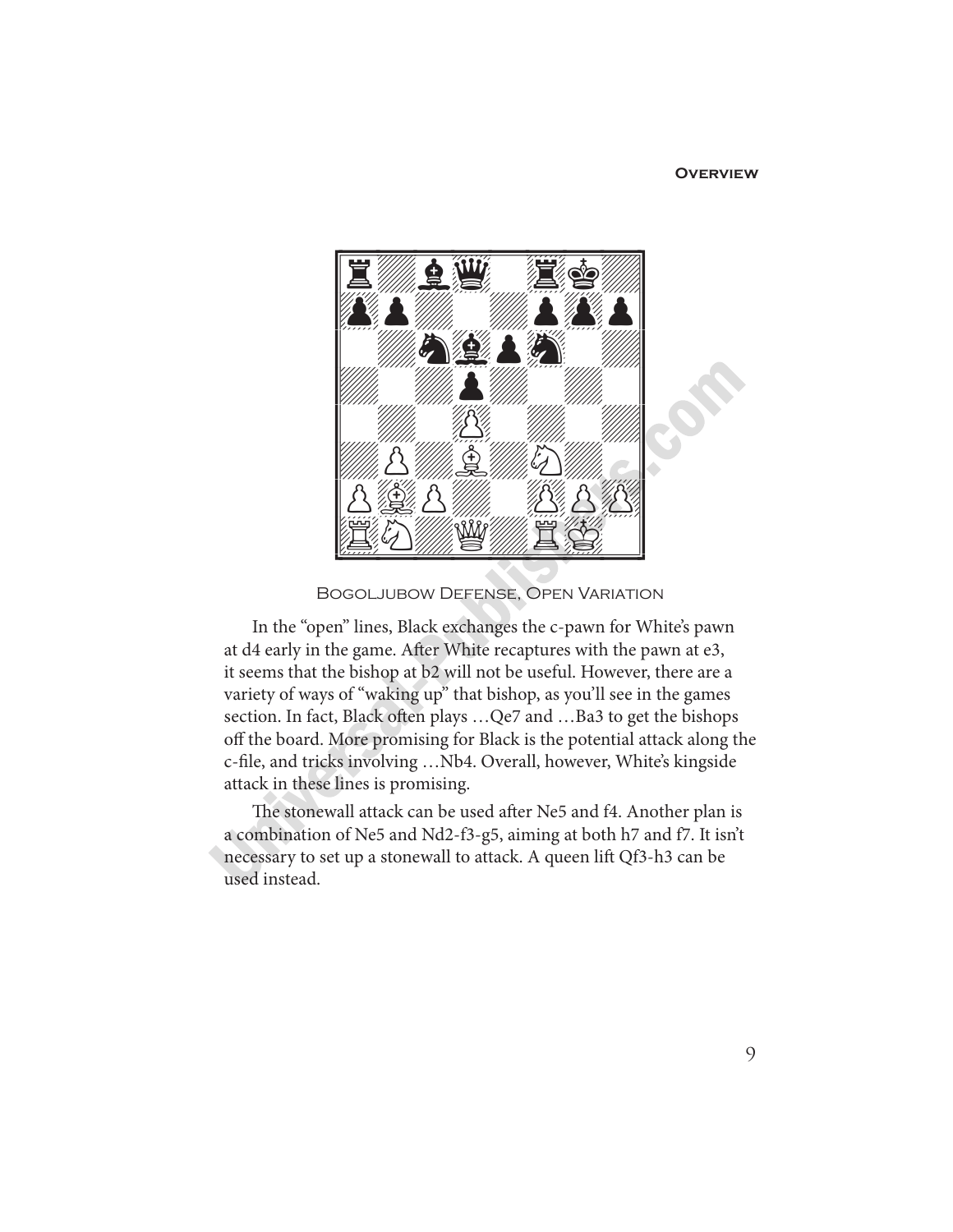

**CLASSICAL DEFENSE, CLOSED VARIATION** 

In the Classical variations, Black's bishop takes up a more passive position at e7. Nevertheless, it is a very solid defense, and Black has the option of capturing White's knight when it gets to e5, because there will not be a fork when White recaptures with the d-pawn.

If Black does employ that strategy, White will have a very strong pawn at e5. This means that Black cannot leave the knight at f6. So, the pawn at h7 will be easier to get at. It also means that the bishop at c8 cannot emerge via the c8-h3 diagonal.

White has all the same options as in the Bogoljubow Variation. Black, on the other hand, cannot adopt the line that is considered Black's best, exchanging the dark-square bishops at a3 with the support of a queen at e7.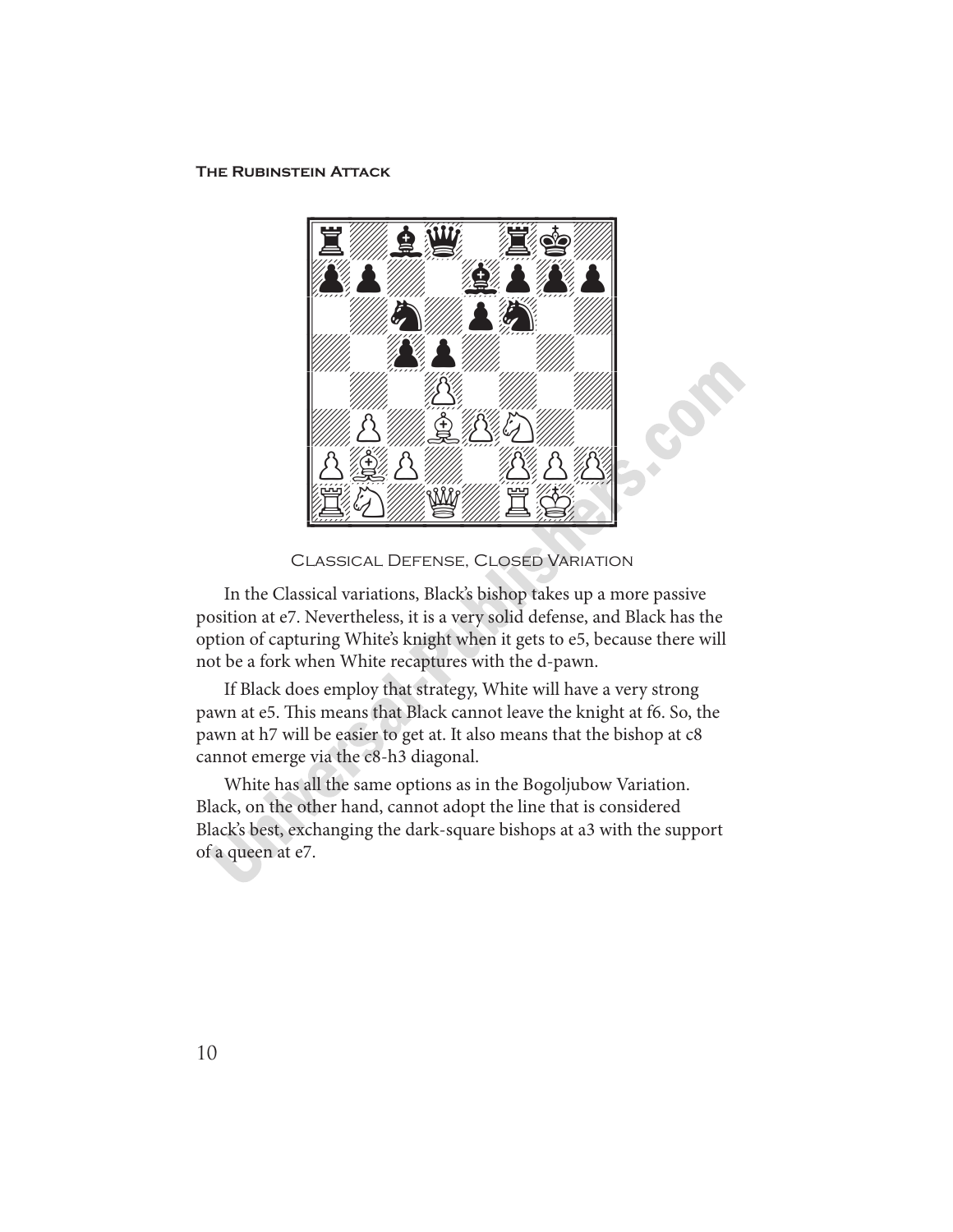#### **Overview**



**CLASSICAL DEFENSE, OPEN VARIATION** 

The open variations are a bit less promising in the Classical lines than in the Bogoljubow lines, because the plan of …Qe7 and …Bd6 is not available, yet it is often played. It is popular because it eliminates White's option of opening up the long diagonal with dxc5.

In this line, Black usually hurries to put a rook at c8, a queen at c7, or both. Then White must be careful about allowing Black's knight to get to b4, so a3 is often part of White's formula. It is also important to make sure Black's pawn doesn't get to e5 safely.

The usual attacking strategies are all available to White. Getting the d-pawn out of the way is difficult, but it can be achieved in some cases by a combination of Ne5 and c4, sometimes with the knight going to c3 rather than d2. Pressure at d5 can build to the point where capturing at c4 is almsot forced.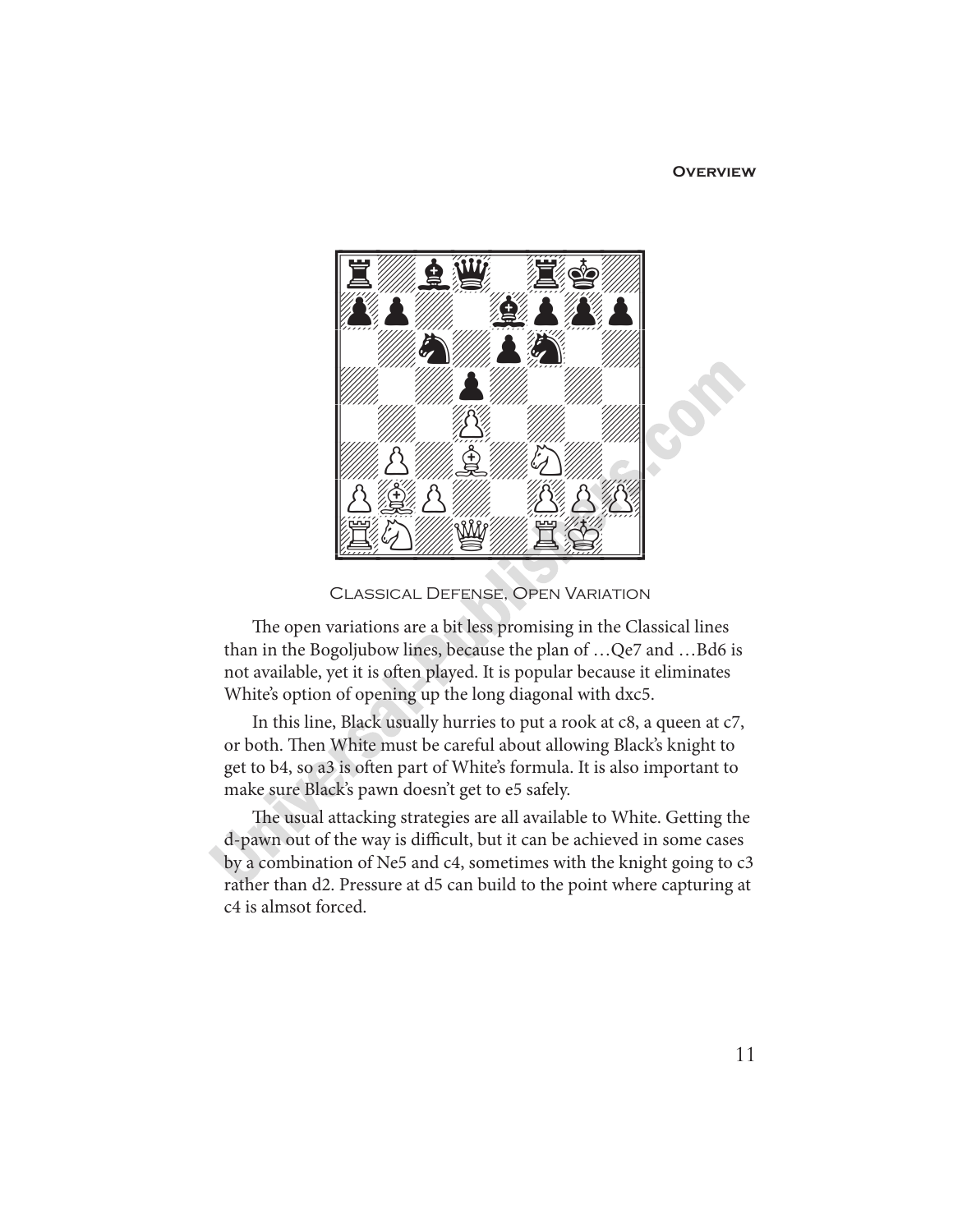

**CLASSICAL TARTAKOWER VARIATION** 

The Classical Tartakower is one of the Black's most solid and respectable plans. Both sides attend to development, and neither has any noticeable weaknesses. That doesn't mean the play is boring, however! White usually employs a standard stonewall formation, taking advantage of the fact that Black can't safely plant a knight at e4, while the White knight can travel to e5.

Because it is difficult for Black to create any threats, White sometimers plays Rc1, Bb1 and Qc2, setting up a powerful battery to fire at h7. The closed nature of the position allows White to consider kingside pawn storms, such as marching the g-pawn up the board to drive away the defending knight on f6.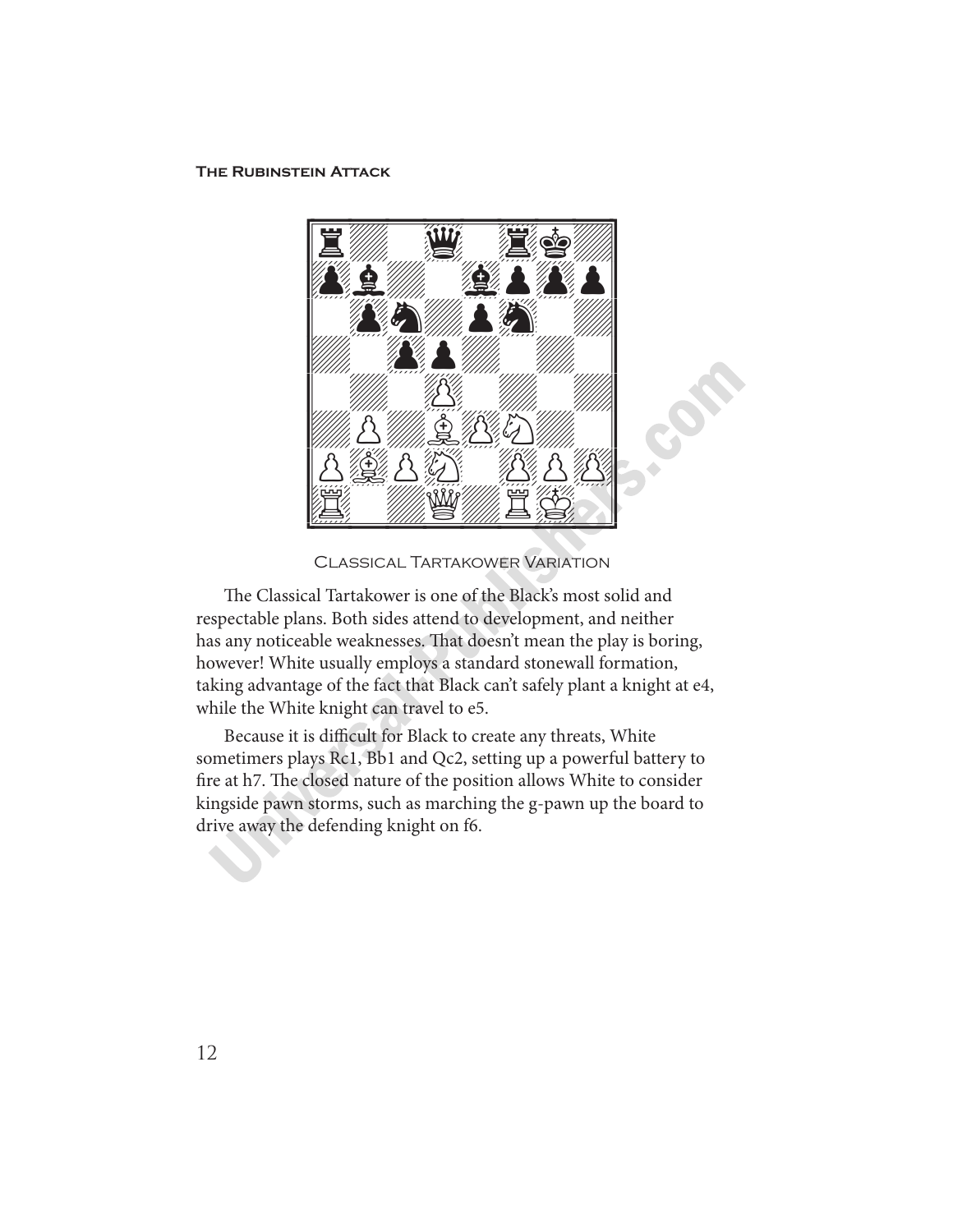#### **Overview**



If the knight goes to d7, instead of c6, we have a defense typical of the Queen's Gambit Declined. There are significant differences between the Classical and QGD lines. The bishop at b7 is not blocked by a knight, so has more control over squares on the long diagonal, especially e4.

White must constantly consider the potential impact of Black establishing an outpost at e4. If Black can maintain a knight on that square, it is almost impossible to attack. On the other hand, White may be able to capture the knight with a minor piece, and then take advantage of the superior pawn structure in an endgame.

Opening up the long diagonal by capturing at c5 has to be carefully timed. Black will often recapture with the knight from d7, attacking the bishop at d3, and, importantly, moving into position to occupy e4.

The QGD Variation can trasnspose to Queen's Indian lines, but Black is not committed to that plan.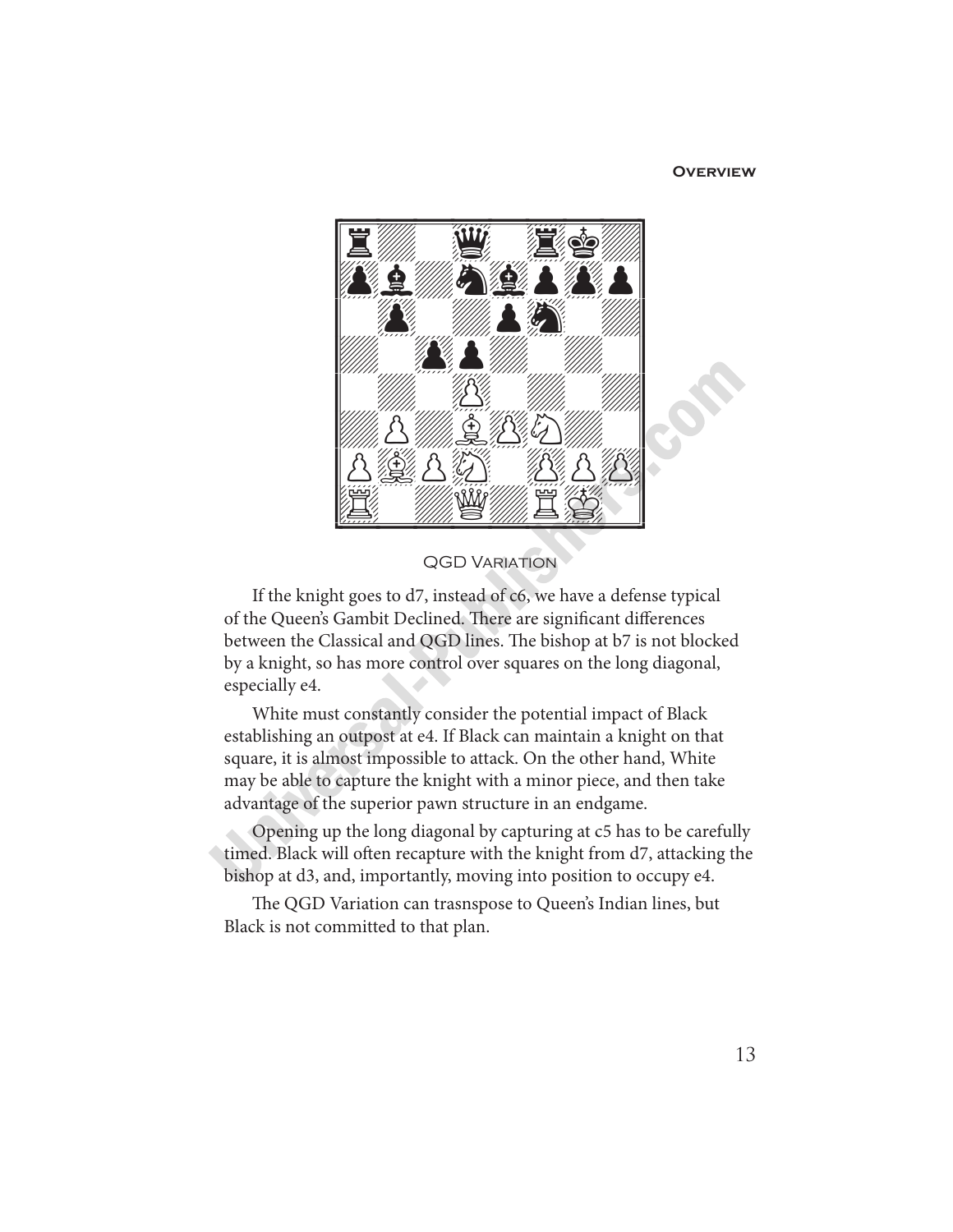

QUEEN'S INDIAN FORMATION

This is an understandably popular variation for Black. The Queen's Indian is an effective setup when there is no pawn blocking the bishop at b7, and the pawn at d6 keeps White from making use of the e5 square.

Keep in mind that the Rubinstein Attack is a battle of formations. Memorizing move sequences is not very important. As you play through the games in this book, concentrate on the attacking techniques rather than specific moves. Learn the ideas and apply them appropriately in your games. Don't expect your opponent to fall for opening traps, they are very rare. Instead, count on your attack to put pressure on your opponent. As soon as the opportunity arises, use one of the typical attacking plans and sacrifices you see in this game collection. Be careful not to overplay your hand, and be aware of various annoyances such as …Nc6-b4 when your bishop at d3 can't retreat. Keep a firm grip on the position, and don't let Black play …e5!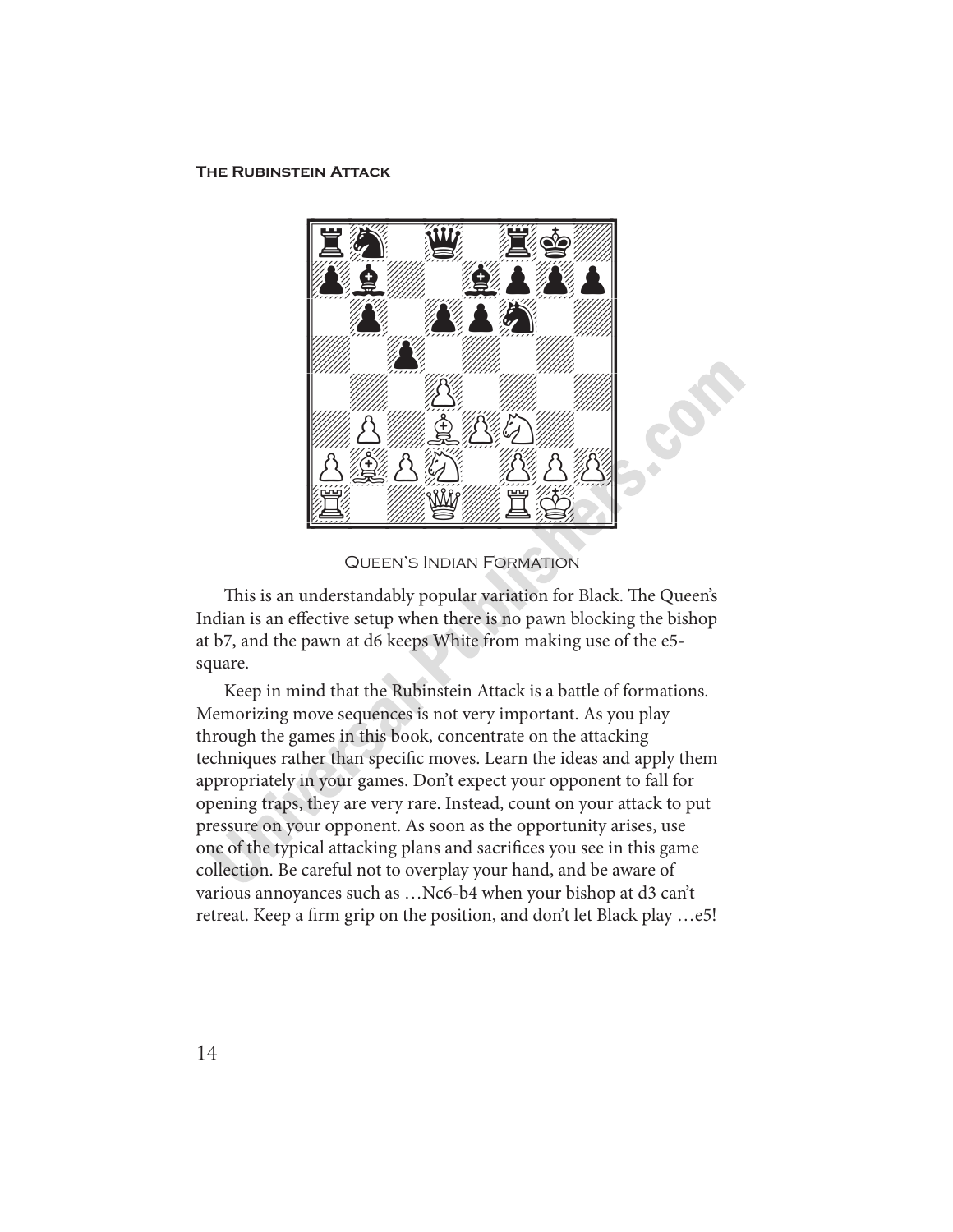#### **What the authorities say**

In this chapter I survey some of the opinions of those who have written on the Rubinstein Attack either from the perspective of a Black repertoire, or as a neutral "authority". When preparing an opening, I find it useful to examine literature extolling the merits of the opponent's position, especially in "repertoire" books and authoritative reference works. I haven't made any attempt to research all of the hundreds of books offering advice on how to defend against 1.d4, but have chosen representative works, especially the "alphabet soup" of BCO (Batsford Chess Openings), ECO (Encyclopedia of Chess Openings), MCO (Modern Chess Openings), NCO (Nunn's Chess Openings), SCO (Standard Chess Openings).

#### **1 d4 d5**

1...Nf6 2.Nf3 g6 is often recommended, to avoid the Colle and Rubinstein attacks. Indeed, although the basic Rubinstein formation can be used against the Indian games, it is not very effective against the King's Indian Defense or Gruenfeld Defense, and is not the best way to confront the Queen's Indian Defense.

#### **2 Nf3 Nf6**

2…e6 will have independent significance only if Black is aiming to set up a Dutch Defense.

2…g6 is a relatively rare move order, inviting transposition to the Gruenfeld Defense or the Smyslov Variation of the Queen's Gambit Accepted.

2…c5 will transpose below in most cases.

2...Nc6 invites a transposition to the Chigorin Defense, but White can play 3.e3 and then Bb5, later taking control of e5 and planting a knight there.

#### **3.e3**

White can play the first few moves in any order, but the "canonical" order is most likely to lead to the desired positions.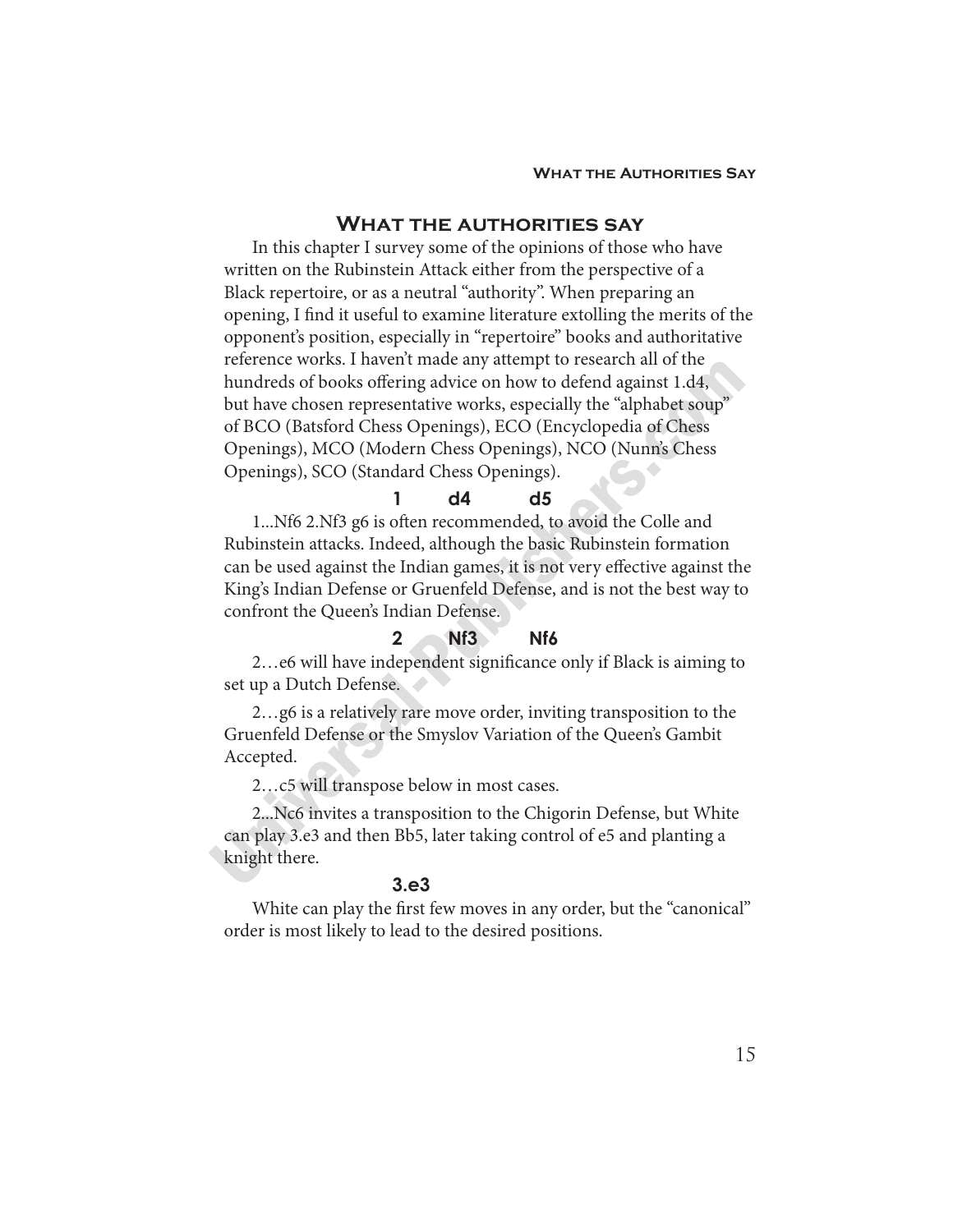

**3 … e6**

3...c5 and now:

4.Bd3 Nc6 5.O-O is a move order not discussed by Kaufman.

4.b3 cxd4 5.exd4 Nc6 6.Bb2 Bg4 7.Be2 Bxf3 8.Bxf3 g6 9.O-O Bg7 10.c4 O-O Kaufman: "The pressure on d4, the extra center pawn, and the problem of how to develop the White knight compensate for the bishop pair."

4.Nbd2 cxd4 5.exd4 Nc6 is given by Kaufman but he doesn't consider 6.Bb5!?

3...Bg4 4.c4 e6 5.Qb3!? Bxf3 6.gxf3 Nbd7 7.Nc3 Not mentioned by Drasko & Jovicic. (7.Qxb7 Rb8 8.Qxa7 Bb4+ 9.Nc3 Nb6 Drasko & Jovicic: with compensation) 7...dxc4 8.Qxb7 Nb6 9.Bxc4 Nxc4 10.Qc6+ Qd7 11.Qxa8+ Qd8 12.Qxd8+ Kxd8. Here I claimed that White is clearly better (Hellmann vs. Volk).

3...g6 sets up a good anti-Colle, so White should switch gears with 4.c4 Bg7 5.Nc3, transposing to the Gruenfeld, Reversed Tarrasch [D94].

**4 Bd3**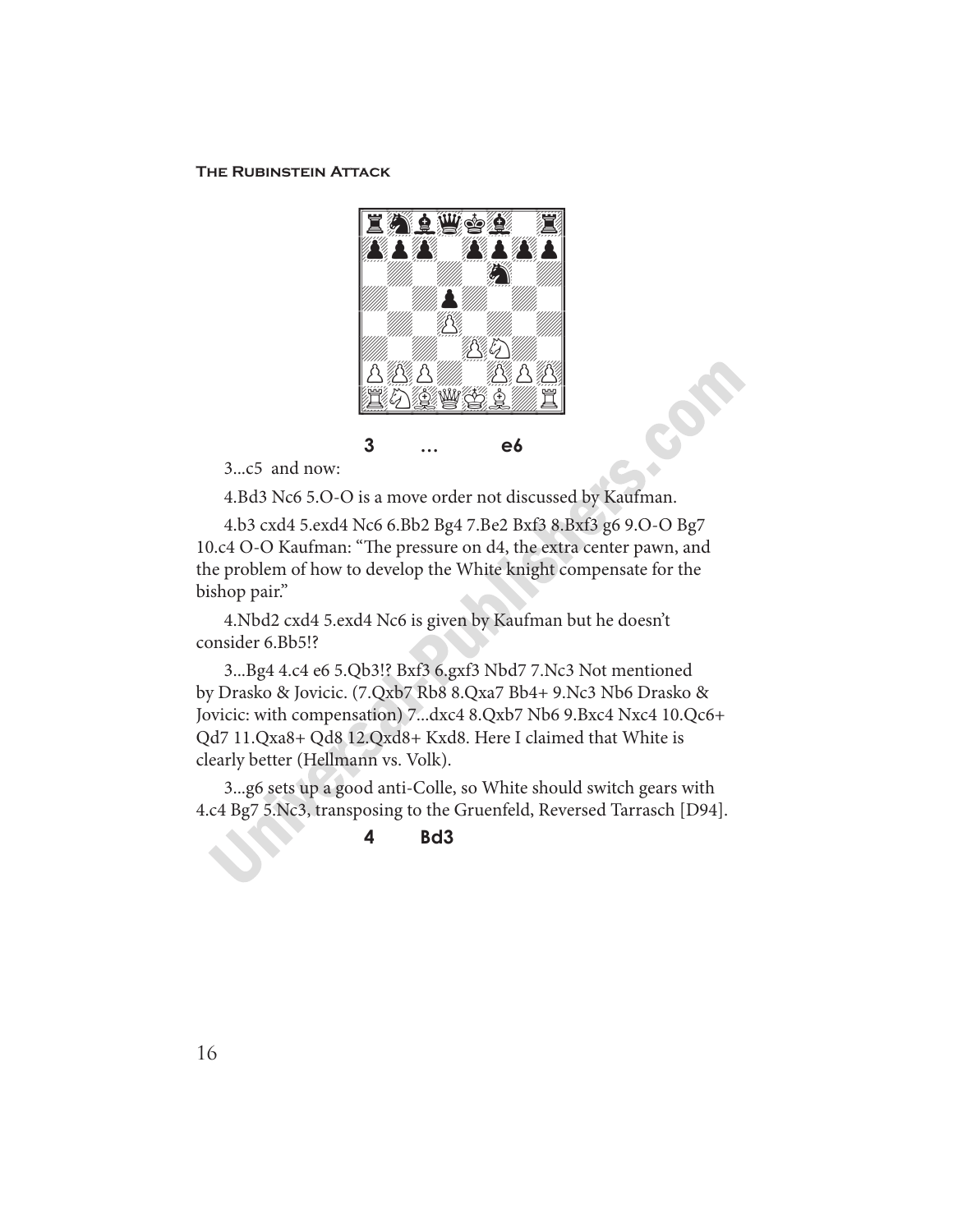#### **What the Authorities Say**



This is the consensus choice, far and away the most popular approach.

4...Bd6 5.O-O O-O 6.b3 c6 7.Bb2 Nbd7 The Semi-Slav Variation, a rare visitor because White owns the e5-square. Therefore sooner or later Black is bound to play …c5 to get counterplay, losing a valuable tempo. I know of no authority recommending it for Black. White can transpose to the Nbd2/b3 variation of the Semi-Slav, but I think that the stonewall attack is the right way to play.

4...b6 5.O-O Bb7 6.c4 transposes to the Spassky Variation of the Queen's Indian Defense.

#### **5 b3**

Agaard & Lund: only discuss c3.

#### **5 … Nc6**

5...Qa5+ 6.c3 is considered a little better for White. After castling, the pawn can later advance to c4. Black sometimes places this knight at d7, but that does not seem to have a strong following.

#### **6 Bb2**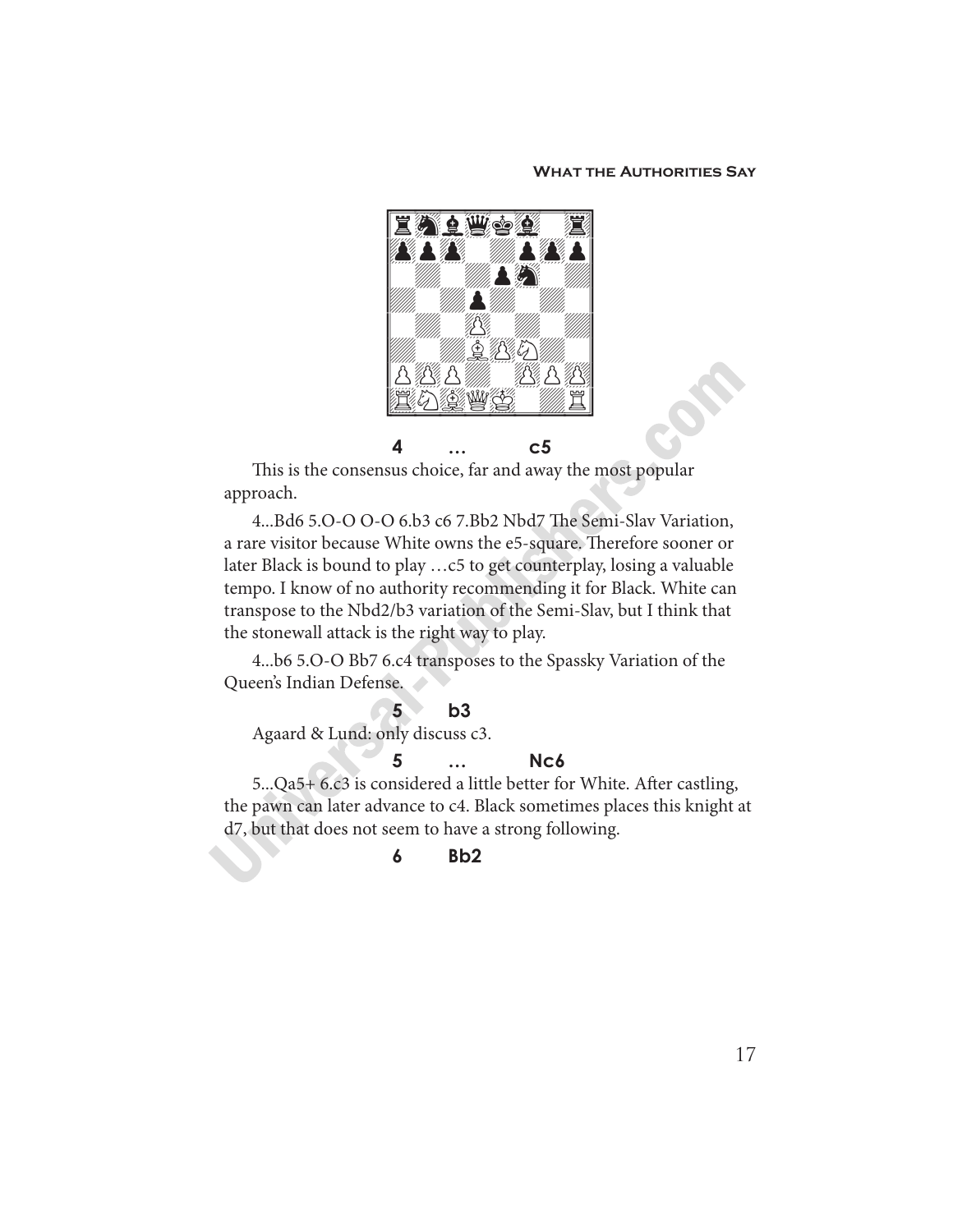

**6 … Bd6**

The Bogoljubow Defense. It is generally agreed that the bishop should go to this square. DeFirmian (MCO 14) disagrees.

6...Be7 is the Classical Defense 7.O-O b6 (7...O-O 8.Nbd2 b6 9.c4 (9.Ne5 Bb7 10.f4 Rc8 is equal, according to MCO 14) 9...Bb7 (Classical Tartakower Variation) 10.Rc1 Rc8 11.Qe2 Rc7 12.Rfd1 dxc4 13.bxc4 Qa8 is considered equal in MCO 14 (Olesen vs. Ashley)) 8.Nbd2 Bb7 9.Qe2 O-O SCO 2 (Filatov vs, Mayer)



**7 O-O O-O**

#### **8 Nbd2**

8.a3 is preferred by Kasparov. 8...b6 (8...Qc7 9.c4 (9.Ne5 and according to Kasparov, White retains some initiative.) 9...cxd4 10.exd4 e5 11.dxe5 Nxe5 12.Nxe5 Bxe5 13.Bxe5 Qxe5 14.Nd2 Bg4 15.Re1 Qc7 16.Qc2 dxc4 is evaluated as even in NCO (Kurajica vs. Razuvayev))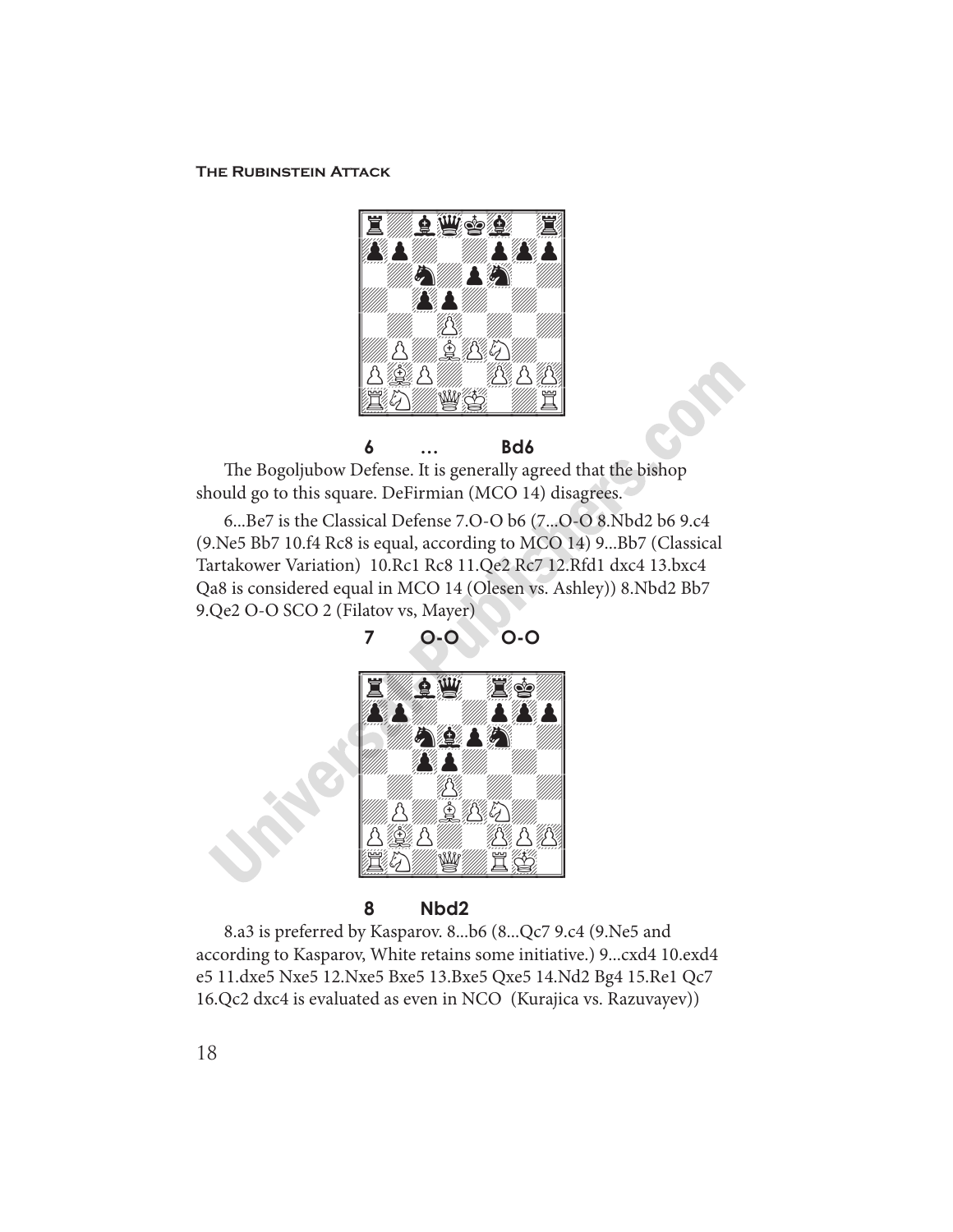#### **What the Authorities Say**

9.Ne5 Bb7 10.Nd2 a6! 11.f4 b5 12.dxc5 Bxc5 with an unclear position according to BCO 1 (Dus Chotimirsky vs. Nimzowitsch),

### **8 … Qe7**

8…b6 followed by …Bb7 is a Modern Tartakower variation.

**10 exd4**

#### **9 Ne5 cxd4**

9...Rd8 10.a3 Nd7 11.f4 is given in SCO 2: "with a promising attack for White" (Fries Nielsen vs. Hellsten)



**10 … Ba3 11 Bxa3**

11.Qc1 Bxb2 12.Qxb2 Bd7 is evaluated by Kasparov as equal. 13.a3 Qd6 14.Rae1 a6 15.f4 Ne7

BCO 2: unclear (Lobron vs. Georgiev) 16.g4 Bb5 17.c4 dxc4 18.bxc4 Bc6 19.Re3 Rad8 20.Rh3 Ng6

ECO 3: unclear (citing same game).

**11 … Qxa3 12 c3!?**

Not mentioned by Kasparov. This is, however, the true main line of the Rubinstein opening.

12.Ndf3 Bd7 13.Nxc6 Bxc6 14.Qd2 (14.Qc1! Qb4 15.Qd2 Qb6 16.Ne5—Alekhine.) 14...Rac8 is better for Black, according to NCO (Bogoljubow vs. Capablanca).

19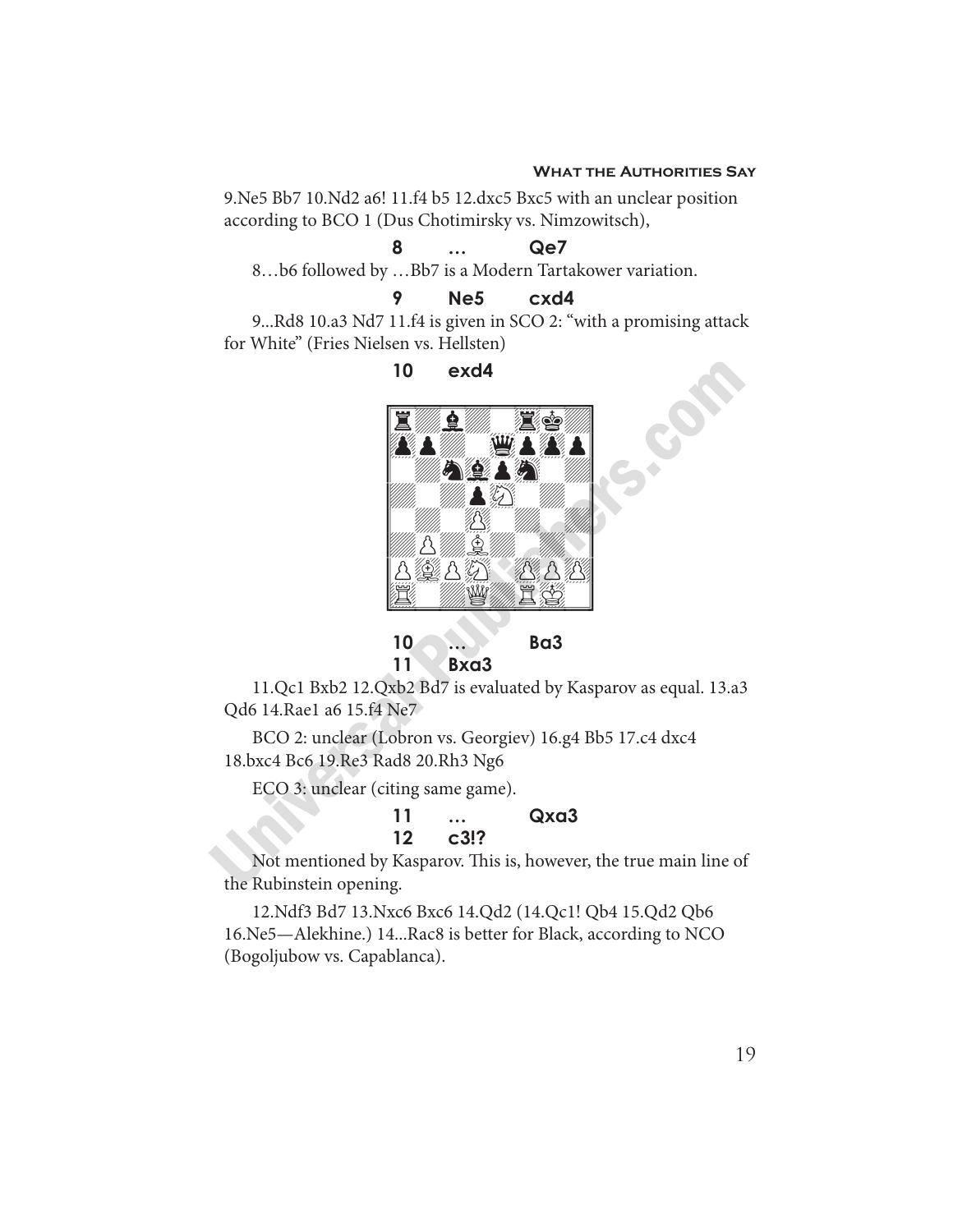

**12 … Nxe5**

12...Bd7 13.f4 with attacking chances in MCO 14 (Hoi vs. Danielsen). See also Danner vs. Beim.

12...Qd6 13.f4 Bd7 See discussion in Danner vs. Beim.

| 13 | dxe5 | Nd7             |
|----|------|-----------------|
| 14 | Qh5  | g6              |
| 15 | Qg5  | Qb <sub>2</sub> |

NCO says the position is unclear (unattributed, but the game is Fuentes vs. Rey Ardid)



Two other Black moves have been recommended:

15...h6 (Jovanic vs. Podlesnik) 16.Qxh6 Chess Assistant: White has a tiny advantage.

15...Qa5 and other queen moves see notes to Danner vs. Beim.

This is just a sampling of the recommendations for Black, but as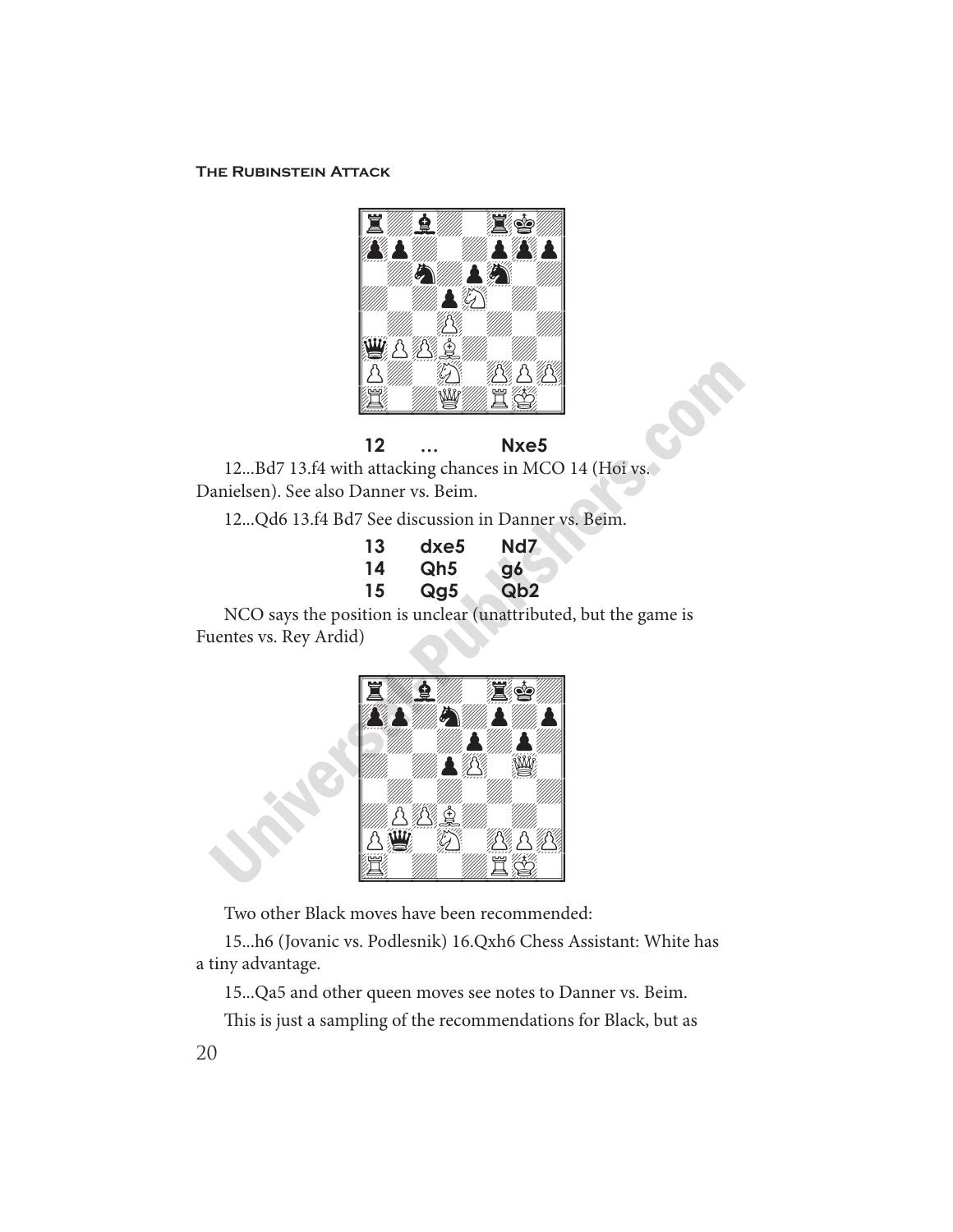#### **What the Authorities Say**

you can see, Black rarely achieves full equality, and that is the most Black can hope for in the opening.

Now we turn to the actual games of the Rubinstein Attack. In each game you will see the themes we have discussed, with specific tactical and strategic devices that you can use in your games.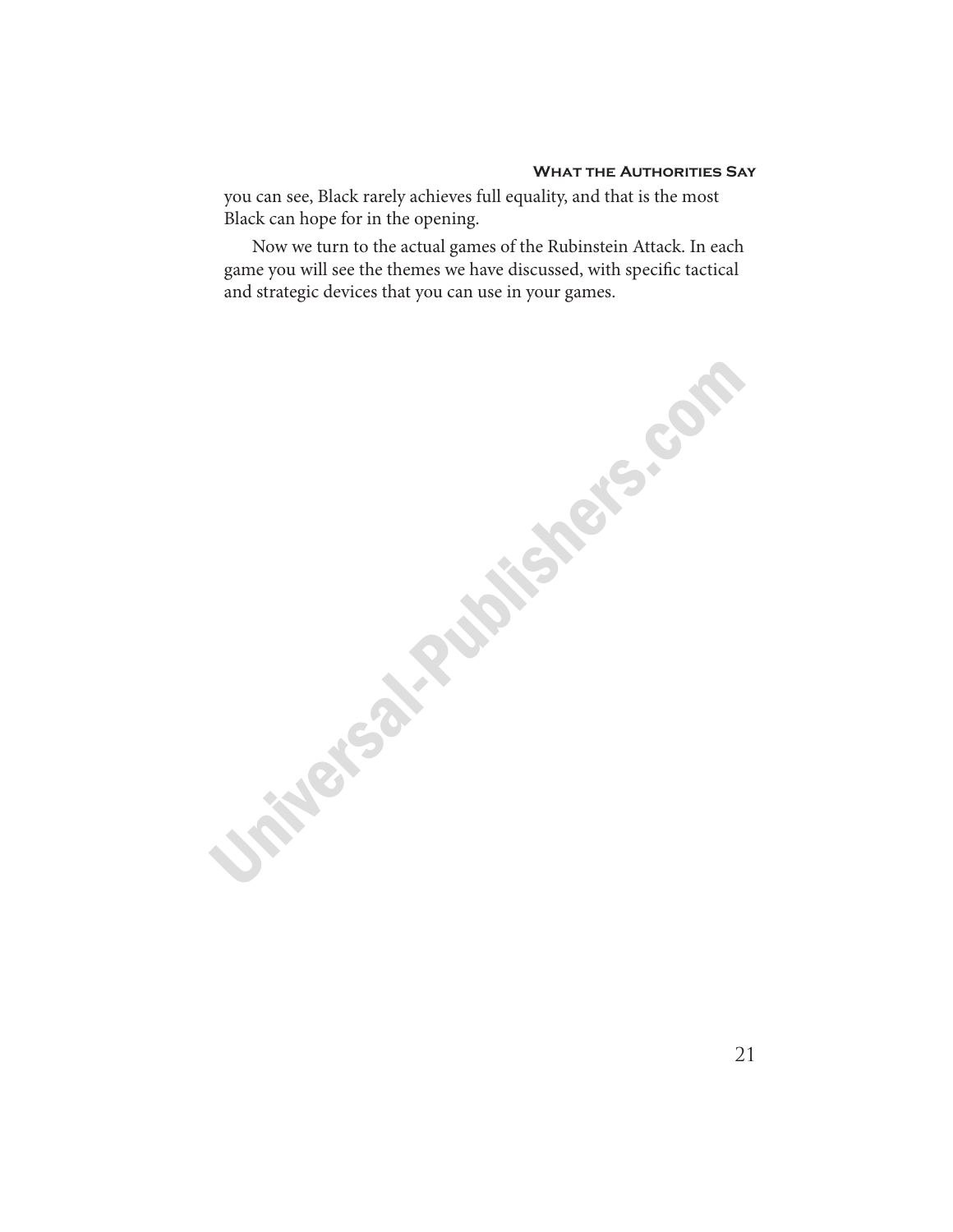#### **Classical Variation Blackburne vs. Minckwitz**

International Tournament, Berlin, 1881 Classical Tartakower [D05] The first game using the Rubinstein formation

| 1           | e3              | d5  |
|-------------|-----------------|-----|
| $\mathbf 2$ | Nf <sub>3</sub> | Nf6 |
| 3           | b3              | e6  |
| 4           | Bb <sub>2</sub> | Be7 |
| 5           | d4              | c5  |
| 6           | Bd3             | Nc6 |
| 7           | Q-Q             | O-O |

This is the very first game I've located using the formation that typically arises in Rubinstein's opening. This example maneuvered through a number of different openings before reaching the Rubinstein Attack position.

**8 Re1**

This move would now be considered a little inconsistent with the general plan that has come to be associated with the opening. Normally, the rook stays in place to emerge only after the knight has moved to e5 and the pawn has advanced to f4.



**9 … Bb7**

We have now reached a Tartakower Defense.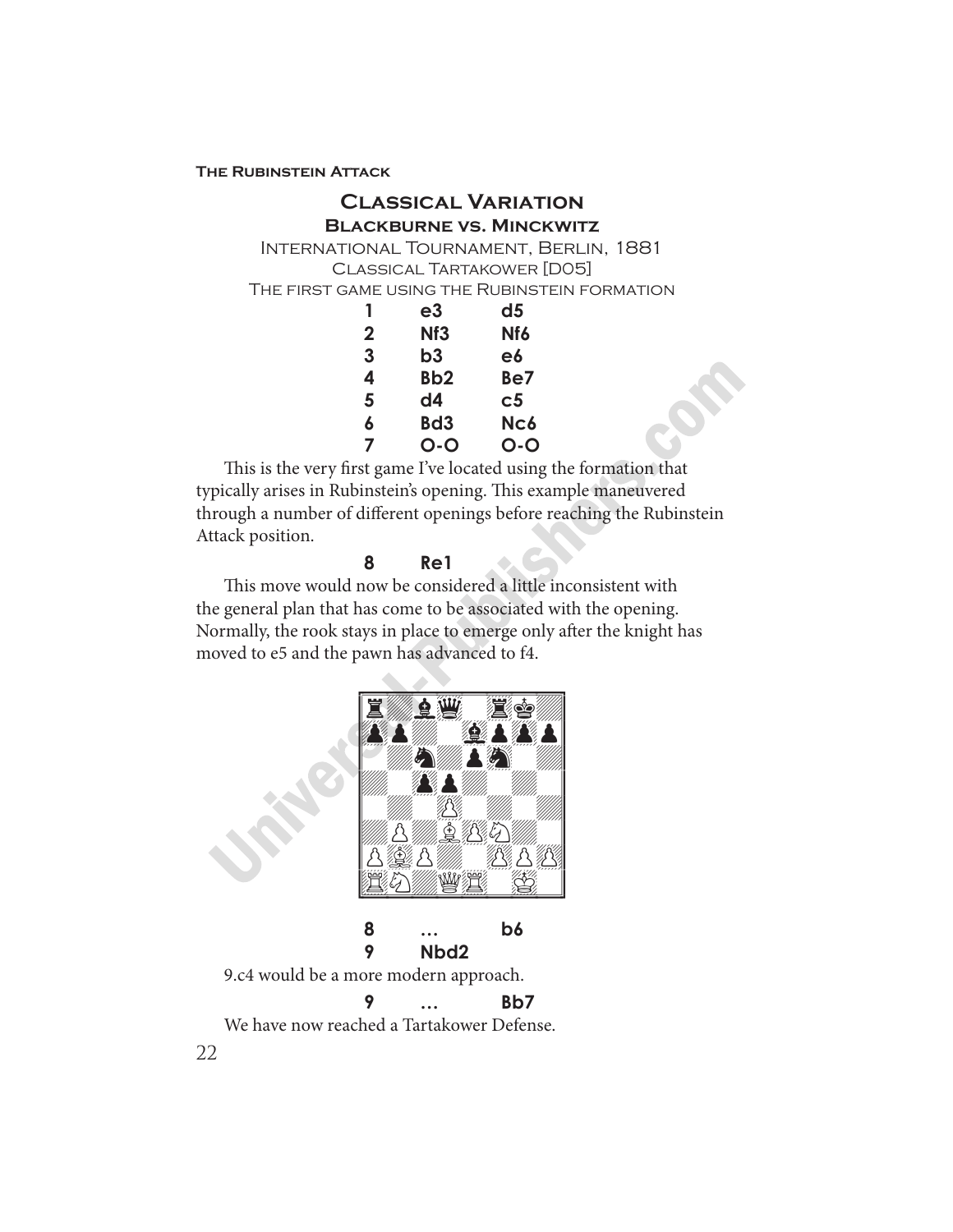| 10 | Ne5  | Rc8 |
|----|------|-----|
| 11 | Ndf3 |     |

11.a3 Nxe5 12.dxe5 Nd7 13.c4 Qc7 14.cxd5 Bxd5 15.f4 Rfd8 16.Qc2 gave White a small advantage over a century later, in Grabowski vs. Kruszynski, 1987.

| 11 | .    | Nd7  |
|----|------|------|
| 12 | Nxd7 | Qxd7 |
| 13 | dxc5 | bxc5 |
| 14 | c4   | Qc7  |

White could capture at d5 right away and force Black to accept hanging pawns. There is no need to do this right away, however, and instead White chooses a move which puts a little more pressure on the center and makes Black's queen a bit nervous.



#### **15 Rc1!? dxc4**

Black avoids the hanging pawns, but the pawn at c5 is crippled.

**16 Rxc4 f5 17 Qa1**

This maneuver later became associated with the Reti Opening, but is quite rare in the Rubinstein.

| 17 | .             | Bd6 |
|----|---------------|-----|
| 18 | Rh4           | Qe7 |
| 19 | Rh5           | Nb4 |
| 20 | <b>Bxg7?!</b> |     |

Flashy, but a bit optimistic.

20.Bb1 Bxf3 21.gxf3 g6 should be solid enough, but White could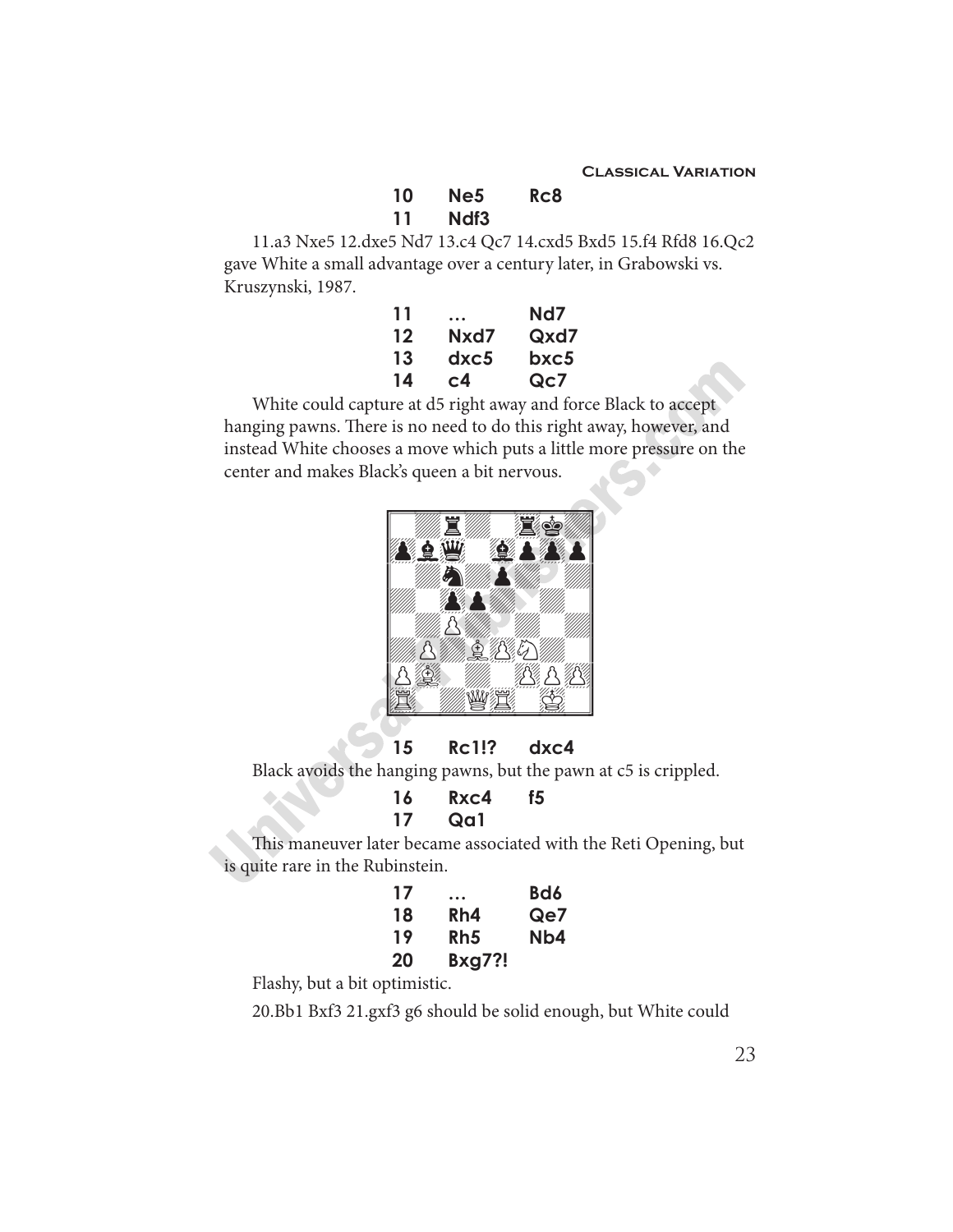decide to dangle the rook. 22.Kh1!? since 22...gxh5? 23.Rg1+ Kf7 24.Rg7+ Ke8 25.Rxe7+ Kxe7 26.a3 Nc6 27.Bc2 should be a bit better for White.

| 20 | $\ddotsc$ | Qxg7 |
|----|-----------|------|
| 21 | Rg5       | Qxg5 |
| 22 | Nxg5      | Nxd3 |

Black has a rook and two bishops for the queen and pawn. White's pieces are passive, and Black's king is not in any danger. Blackburne has overplayed the position.



**24 Qb1 Nb4?**

24...Nb2! 25.Rd2 Rfd8! as the correct plan. White's back rank is weak. 26.Rxb2? (26.Qc1 c4! 27.bxc4 Rd5! is an amazing resource for Black. The pin on the pawn at c4 is excruciating. (27...Rxd2 28.Qxd2 Nxc4 29.Qd7 works out better for White.) 28.f4 Rxc4! The point! This plan wouldn't have worked with the rook still at d8, because then it would be captured with check.) 26...Bxb2 27.Qxb2? Rd1#

#### **25 Rd7 Rc7!**

25...Bc6 26.Qd1! Bxd7 27.Qxd7 forces 27...Bg7 28.Qxe6+ Kh8 29.Nf7+ Rxf7 30.Qxc8+ Rf8 31.Qxc5 Nxa2 32.Qxa7 Nb4 33.Qa5. White is better, and will eventually get some pawns moving. Black will have to defend the f-pawn and the king with the pieces.

#### **26 Qd1 Nd5!**

Now the rooks come off. You'd think that White isn't going to be able to get any sort of attack going with just a queen and a knight to play with. Not so!